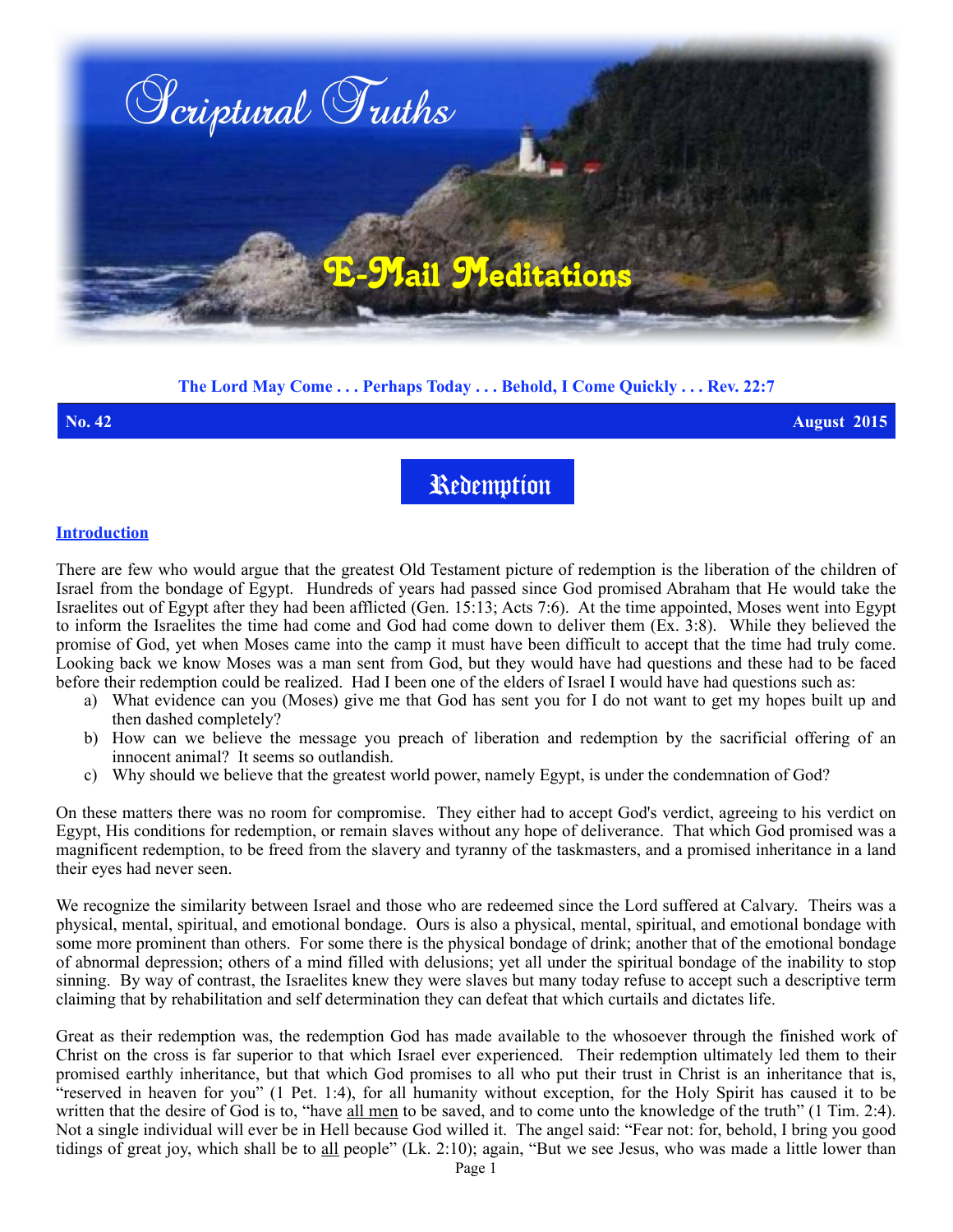the angels for the suffering of death, crowned with glory and honour; that He by the grace of God should taste death for every man" (Heb. 2:9).

However, before anyone is saved, decisions similar to those the Israelites had to make must be made.

- a) There must be the belief that Jesus was a man sent from God
- b) They must accept God's verdict concerning the people of the world and His verdict on oneself as an individual.
- c) And accept God's way of redemption through blood. The foundational fact which must never be lost sight of is there is only one way to be assured of deliverance from the bondage of sin and ever eternally living in Heaven.

### **What Does It Mean To Be Redeemed?**

When the Old and New Testament were written God graciously used everyday terms to describe His way of salvation, one of which is "redeem" or "redemption". I take two illustrations:

- a) In the redemption of the Israelites from Egypt God made it plain that being a nation of slaves they needed to be set free. To be liberated they were to take a lamb and kill it, sprinkle it's blood on the lintel and side posts of the door of the house where they were (Ex. 12:22). Because the judgment of God came on every home which had rejected His provision and command, the Egyptians told the children of Israel to leave to serve God. They were set free, God said they were redeemed (Ex. 15:13; 1 Chron. 17:21; Mic. 6:4).
- b) When Boaz was going to redeem Ruth a price had to be paid, and in this situation redemption was not as much liberation as exaltation. Ruth, who had no claims by nature, was made one who belonged to Israel and ultimately became the grandmother of King David and a progenitor of the Lord Jesus (Matt. 1:5, written as Rachab).

Therefore, redemption indicates deliverance and exaltation. When writing to the saints at Colossae Paul wrote: "Giving thanks unto the Father, which hath made us meet (fit, or qualified) to be partakers of the inheritance of the saints in light (that is exaltation): Who hath delivered us from the power of darkness (thats liberation), and hath translated us into the kingdom of his dear Son (that's exaltation): In whom we have redemption through his blood, even the forgiveness of sins" (Col. 1:12-14). This is glorious. Not only can an individual today be liberated and made free, they can be forgiven all their sins! What a liberation. Any sinner who, by the sovereign grace of God, can be free from the bondage of sin (Jn. 8:33; Rom. 6:18); free "from the law of sin and death" (Rom. 8:2). The Holy Spirit exhorts the believer to: "Stand fast (or firmly**)** in the liberty wherewith Christ hath made us free" (Gal. 5:1).

And what shall be said of the exalted place God's redemption gives to the individual? God designates them "Saints" (Rom. 1:7); "Sons and daughters of the living God" (2 Cor. 6:18); "Heirs of God, and joint-heirs with Christ" (Rom. 8:17); "Kings and priests" (Rev. 1:6); "Sons of God" (1 Jn. 3:2); "We are called "unto His eternal glory" (1 Pet. 5:10; 2 Pet. 1:3); "Unto fellowship with His Son" (1 Cor. 1:9); and "out of darkness unto His marvelous light" (1 Pet 2:9).

## **What a liberation and exaltation!**

## **Christ The Redeemer**

The only one who can provide redemption and freedom from sin is Christ who said: "If the Son therefore shall make you free, ye shall be free indeed" (Jn. 8:36). He is the Redeemer, no work of merit can redeem, no fulfillment of religious duties can redeem, no amount of prayers or penance can redeem, it is found exclusively in Christ. He is "The Redeemer" (Isa. 49:7; 59:20). It is Christ "Who gave himself for us, that He might redeem" (Titus 2:14); "Thou has redeemed us to God" (Rev. 5:9); and Peter wrote: "Redeemed . . . with the precious blood of Christ" (1 Pet. 1:18-19). As one redeemed by the blood of the Lamb every saint can say, Christ is "My Redeemer" (Job 19:25). I can look at another saint and say Christ is "Thy Redeemer" (Isa. 41:14) and "Your Redeemer" (Isa. 43:14).

Redemption removes the condemnation of the Mosaic Law. "Christ has redeemed us from the curse of the law, being made a curse for us: for it is written "cursed is everyone that hangeth on a tree" (Gal. 3:13).

Why did God redeem Israel and why does He redeem all who will come to Him today for salvation? God redeemed Israel "to bring them to Himself" (Ex. 19:4) and that is why He redeems those who put their trust in Him. It appears to me that this aspect is often overlooked in gospel preaching with the focus being for individuals to get delivered from the wrath to come and assure them of Heaven. Wonderful as that is, however, to be with the Lord in Heaven requires a full reconciliation to Himself.

To be brought unto God is more than being able to come near Him. It means the removal of all that causes guiltiness, slavery, disharmony, and distortion. Clearly then there must be justification, peace and redemption, and resurrection for:

a) Without resurrection there could be no removal of distortion.